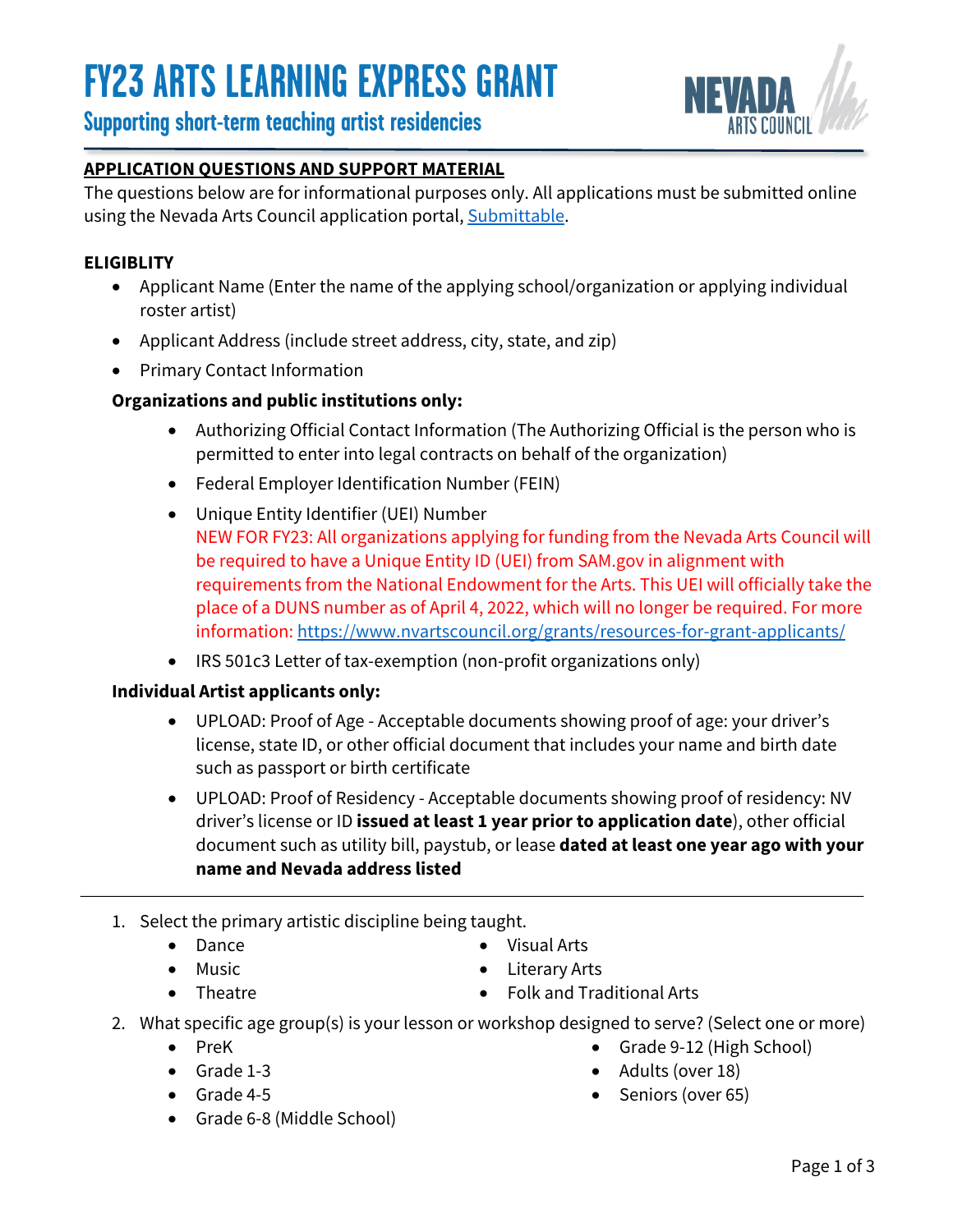# **FY23 ARTS LEARNING EXPRESS GRANT**

## **Supporting short-term teaching artist residencies**



- 3. Provide a detailed description of the residency. What is the hands-on activity? What skills or techniques will be taught? (up to 300 words)
- 4. What is the main learning goal of the lesson/workshop? (up to 300 words)
- 5. PREK-12 ACTIVITIES ONLY: Identify key [Nevada Academic Content Standards](https://doe.nv.gov/Nevada_Academic_Standards/Fine_Arts/) addressed in the lesson. Include the specific numbers/standards i.e. "VA:Cr1.K.1 Engage in exploration and imaginative play with materials." (up to 500 words)
- 6. Who is the target audience for the residency? Include the expected number of participants and a brief description (i.e., 25 11th grade students and 2 teachers; 30 adult watercolor painters; 15 native youths between 13-18 years old). (up to 150 words)
- 7. What is the primary area of focus your project addresses?
	- Arts Education
	- Arts Integration (must describe what non-arts subjects will be addressed)
	- Arts for Social Development
- 8. Describe how the success of the residency will be evaluated. How will you determine if your goals were achieved? (up to 200 words)
- 9. How will the residency be promoted to the general public and/or specific groups (not required for in-school residencies)? (up to 200 words)

### **HOSTING ORGANIZATIONS ONLY:**

- 10. Who will be planning and managing the residency project? Provide their name and contact information. (up to 150 words)
- 11. Who is the proposed teaching artist/group and why were they selected? (up to 150 words)
- 12. UPLOAD Résumé or Biography for all proposed artists/groups\*
- 13. UPLOAD Artistic Quality Work/Performance Samples for EACH teaching artist proposed in your application. Include up to six total samples of artistic work including at least one sample for each proposed teaching artist. Samples must be images, audio, and/or video that provide evidence of the artistic accomplishments of the teaching artist(s) as appropriate to their discipline(s). (acceptable file types: .doc, .jpg, .pdf, .mp3, .wav, .mov, .mp4) \*
- 14. PREK-12 GRADE SCHOOL ACTIVITIES ONLY: UPLOAD Letter of Reference from an individual who has hired the artist as a teaching artist, discussing the artist's abilities as an educator or the ability of the artist to work in the schools. \*
- 15. List two (2) Professional References from people who have first-hand knowledge of the artist's/group's public programs or expertise in their field. Include name, title (if applicable), phone number, and email address. \*

*\*If you are working with an artist/group on the NAC Teaching Artist Roster, you do not need to submit Supporting Material for selected artists/groups as Teaching Artist Roster artists have been previously qualified through an adjudication process.*